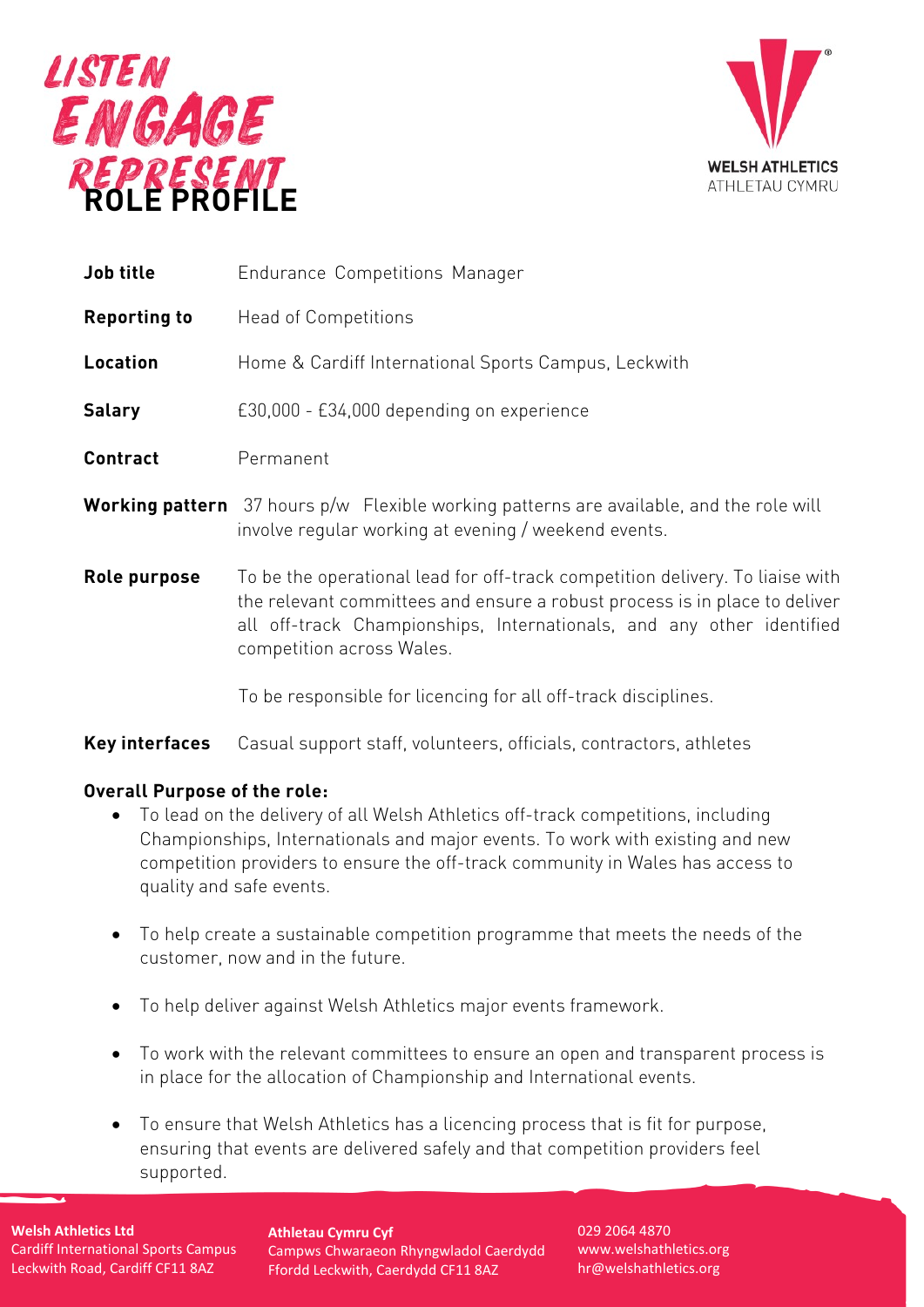### **Key Responsibilities:**

#### **Event Delivery**

- To be the operational lead for all off-track domestic competitions in Wales, including but not limited to Welsh cross-country Championships, the Cardiff Cross Challenge, Welsh Inter-regional Championships, National Road Relays, Welsh Schools cross country Championships.
- To recruit and manage a team of volunteers to support the delivery of relevant Welsh Athletics events.
- To attend specific committee meetings to review and consider the organisation and development of events. To act as the main point of communication between the relevant committees and the staff.
- To be responsible for the delivery and implementation of the Welsh Athletics off track competition programme.
- To attend each competition organising committee for all major off-track competitions being delivered by Welsh Athletics.
- To assist in the planning of a balanced fixture and competition programme throughout the year, liaising with all major competition providers (domestic and international).
- In conjunction with the relevant committee ensure the Welsh Championships are allocated in an open and transparent way, ensuring a clear quality assurance framework is in place at all times.
- To act as the representative for Welsh Athletics at relevant working groups at UKA level.
- Assist with the implementation, development and use of new technology, aimed at improving the customer experience at competitions.
- Oversee the booking and maintenance of relevant competition equipment
- Oversee and manage the systems relating to programme production, medals, facility bookings, officials clothing and other necessary event items.
- To support the delivery of any other event as delegated by the Head of Competition
- Working with the Head of Competitions, ensure that World Athletics and European Athletics licencing standards are achieved in order for key events to achieve the necessary global status
- To manage the relevant delegated competition budgets.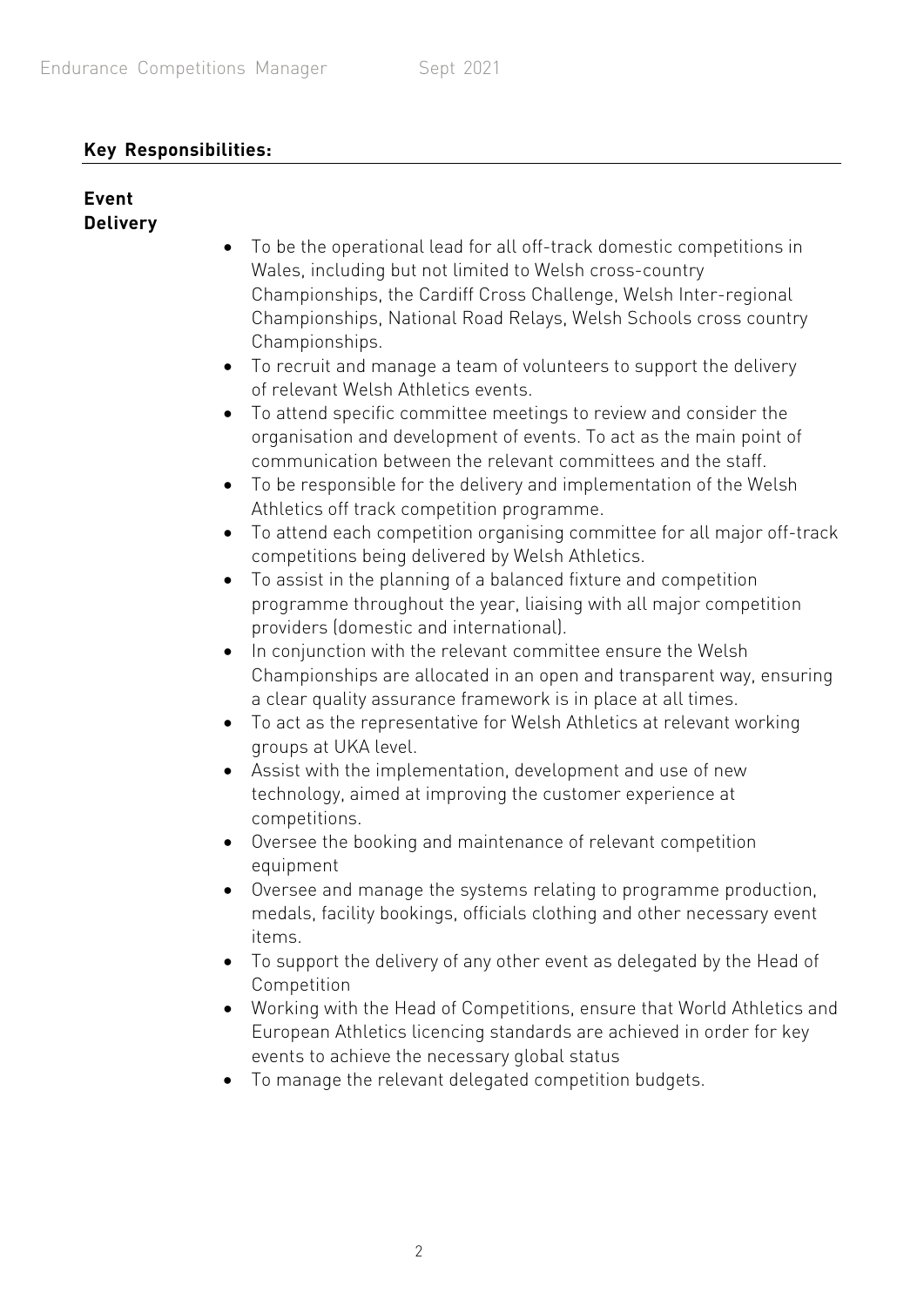### **Training & Education**

- To create and implement a training and development plan for competition providers across Wales.
- In conjunction with the Officials and Volunteer Officer, support development of the endurance official's pathway, ensuring licensing standards are maintained

### **Licencing**

- To oversee the event licensing process for all off track events, including the maintaining and development of licensing systems.
- Act as point of contact between the relevant committee secretaries and the staff team.
- Work closely with communications department to promote key events to all key stakeholders.
- Attendance where necessary at events including Championships, International matches and other major events
- To uphold the organisational values of Welsh Athletics and to contribute to the working and welfare of the staff team

N.B. Employee work programmes will be driven by the Welsh Athletics operational plan. Performance will be measured against the delivery of this plan and the mutually-agreed key performance indicators set at the beginning of the review period.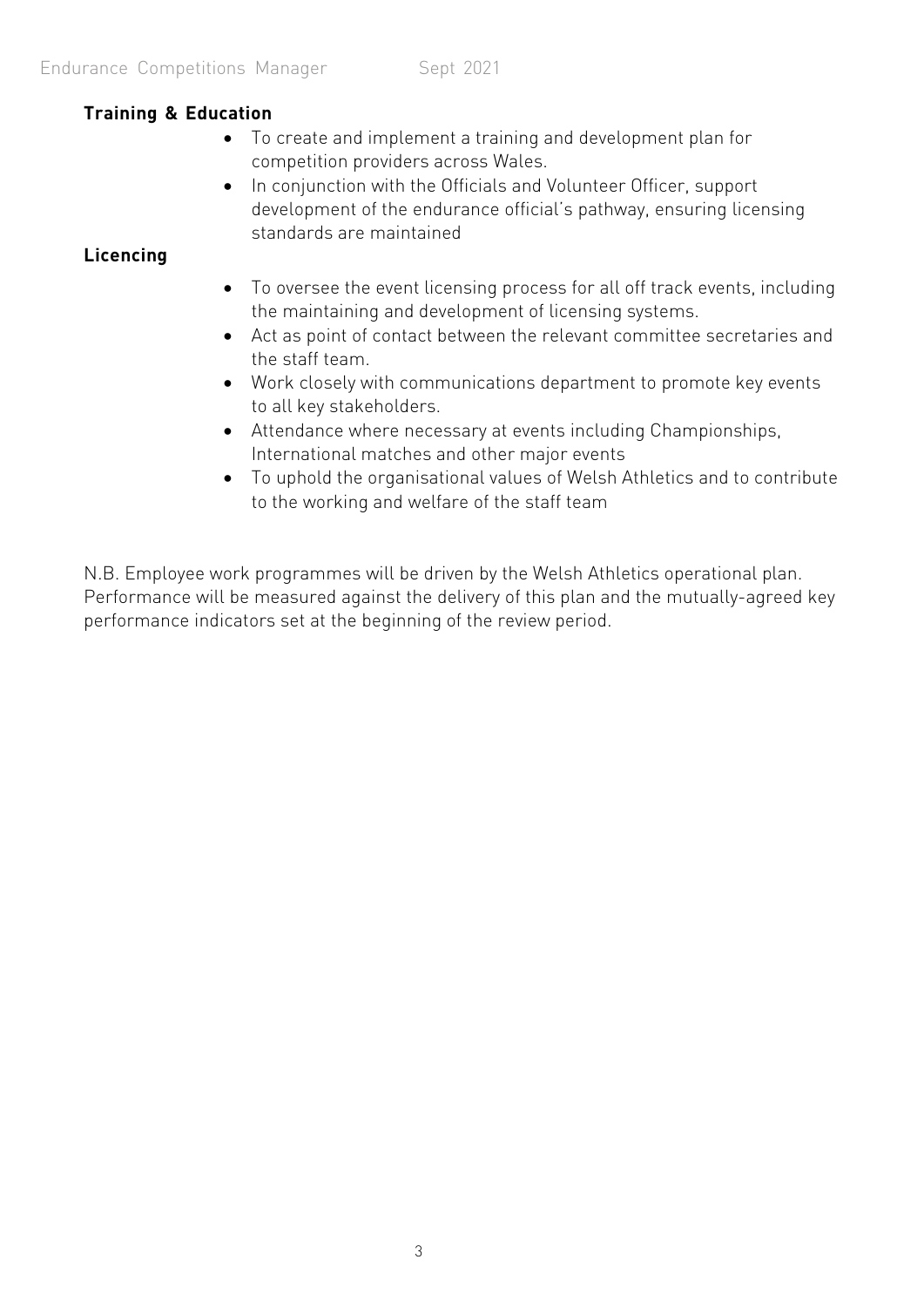## **Person specification**

| <b>Skills</b>                                                                       | <b>Essential</b> | <b>Desirable</b> |
|-------------------------------------------------------------------------------------|------------------|------------------|
| Excellent IT skills on a range of software including Microsoft Office and<br>email  | ✓                |                  |
| Excellent verbal & written communication skills                                     |                  |                  |
| Excellent Organisational and administrative skills                                  |                  |                  |
| Ability to multi-task and work flexibly across different events and<br>projects     |                  |                  |
| Engage with stakeholders and develop/maintain relationships                         |                  |                  |
| <b>Experience</b>                                                                   |                  |                  |
| Experience of delivering sporting events                                            |                  |                  |
| Experience of managing a diverse range of volunteers                                |                  |                  |
| Ability to enthuse and motivate others                                              |                  |                  |
| Knowledge                                                                           |                  |                  |
| Some knowledge of existing licencing systems                                        |                  |                  |
| Knowledge of endurance disciplines within Athletics in Wales                        |                  |                  |
| Knowledge of event and project management practices                                 |                  |                  |
| Experience of website management                                                    |                  |                  |
| <b>Personal Traits</b>                                                              |                  |                  |
| Ability to work under pressure and to deadlines                                     |                  |                  |
| Close attention to detail                                                           |                  |                  |
| Self-motivated and able to work under own initiative whilst being part of<br>a team |                  |                  |
| Ability to speak, understand and write in Welsh                                     |                  |                  |
| Able to travel throughout Wales (and the UK as required)                            |                  |                  |

This role profile is not exhaustive. It is intended as an outline indication of the areas of activity and will be discussed with you and amended over time in light of the changing needs of the company.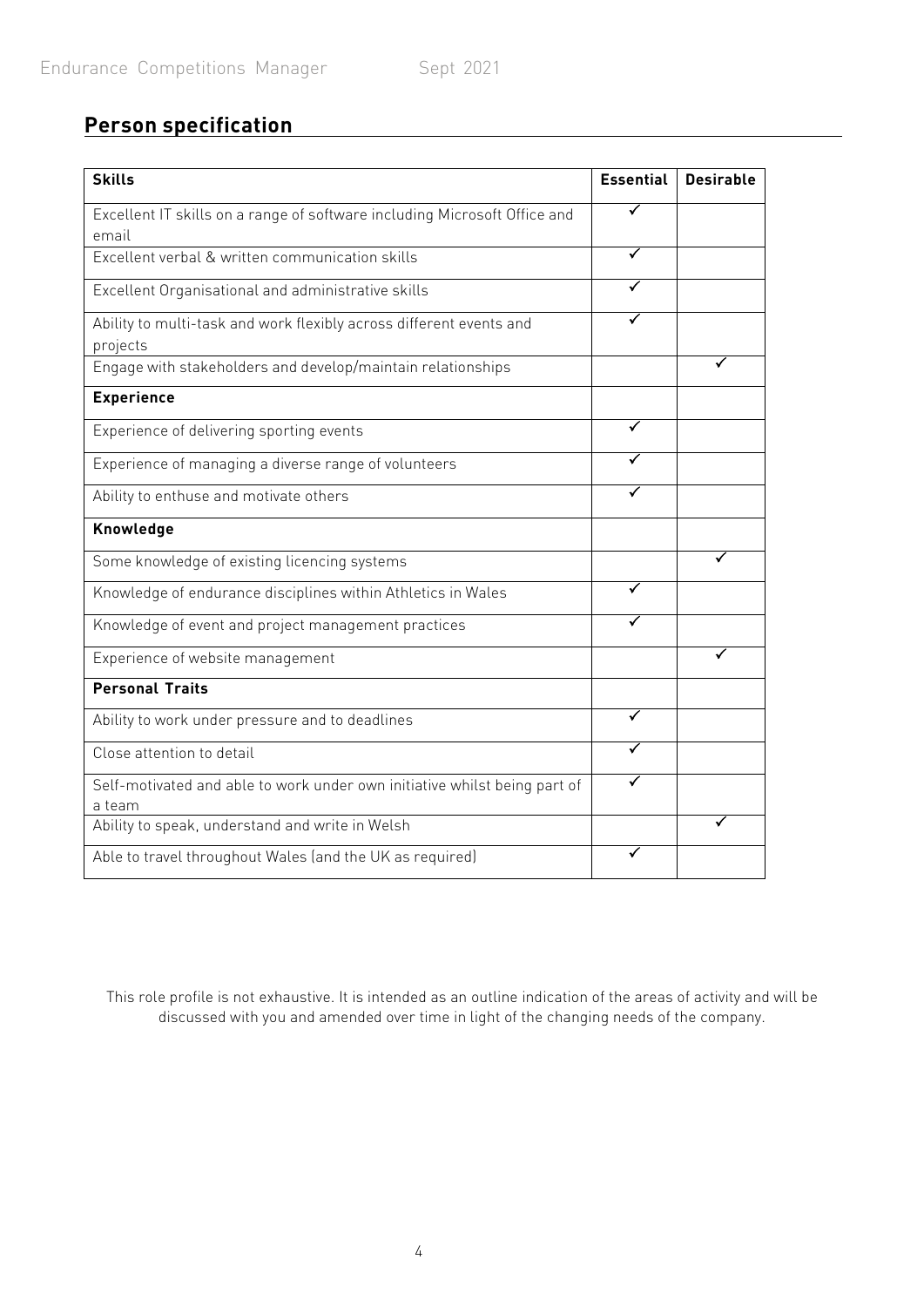### **Benefits Package**

| Job            | Endurance Competitions Manager                           |
|----------------|----------------------------------------------------------|
| title          | £30,000 - £34,000 depending on experience                |
| <b>Salary</b>  | Permanent                                                |
| <b>Tenure</b>  | 25 paid days leave plus 8 days paid for bank holidays    |
| <b>Holiday</b> | 37 hours p/w                                             |
| <b>Hours</b>   | Company Pension Plan (employer matching up to 6%)        |
| <b>Other</b>   | Free onsite parking at our office locations (NIAC, CISC) |
| benefits       | Funded training & career development opportunities       |
|                | 3 months                                                 |

### **Notice period**

### **Want to join our team?**

Please read the role profile carefully, particularly the essential education, skills & experience required to be successful before visiting our website to begin your application at:

- Apply here: <https://welshathletics.peoplehr.net/JobBoard>
- To aid us in ensuring we are increasing the diversity of our sport, we'd be grateful if you also completed [this Equality](https://forms.office.com/Pages/ResponsePage.aspx?id=1-RDfO1nXUekdsPXx6hqNm2Wiir5IeZLlSKzNPdObGRURVhFT0VUMlI2RkJVTllLS1lUTVgyOEFGRyQlQCN0PWcu) Monitoring form

We reserve the right to close vacancies before the specified closing date, should a large number of applications be received. Please apply early to avoid disappointment.

We appoint using an open and transparent system based on current best practice and if you need any assistance in completing your application or require an alternative format, contact:

Rob Sage, Welsh Athletics [Rob.sage@welshathletics.org](mailto:Rob.sage@welshathletics.org) 029 20 644870 Cardiff International Sports Stadium, Leckwith Road, Cardiff, CF11 8AZ